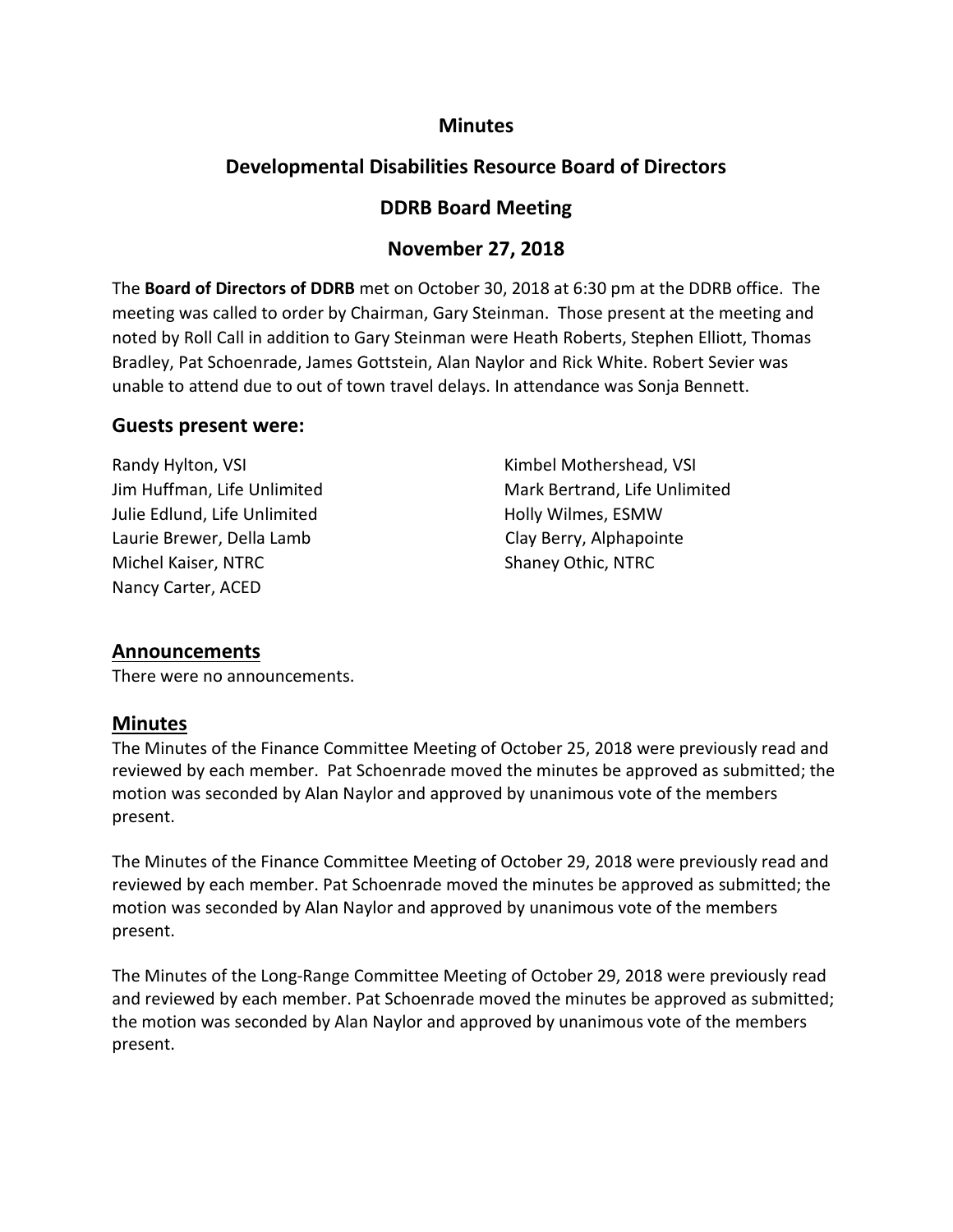The Minutes of the DDRB Board Meeting of October 30, 2018 were previously read and reviewed by each member. Pat Schoenrade moved the minutes be approved as submitted; the motion was seconded by Alan Naylor and approved by unanimous vote of the members present.

The Minutes of the Finance Committee Meeting of November 5, 2018 were previously read and reviewed by each member. Pat Schoenrade moved the minutes be approved as submitted; the motion was seconded by Alan Naylor and approved by unanimous vote of the members present.

The DDRB Board Meeting regarding the Sherwood House Sale via Email of November 19-21, 2018 were previously read and reviewed by each member. Pat Schoenrade moved the minutes be approved as submitted; the motion was seconded by Alan Naylor and approved by unanimous vote of the members present.

### **Financial Report**

Thomas Bradley provided the following Financial Report for the month of October.

### **DDRB P&L YTD to Date October YTD**

|                                               | Total Income =                        | \$5,499,134.62         |  |
|-----------------------------------------------|---------------------------------------|------------------------|--|
|                                               | <b>Total Expenses =</b>               | \$4,411,757.45         |  |
|                                               | Net Income =                          | \$1,087,377.17         |  |
| <b>DDRB Balance Sheet October YTD</b>         |                                       |                        |  |
|                                               | <b>Total Checking &amp; Savings =</b> | \$5,329,244.52         |  |
|                                               | <b>Total Fixed Assets =</b>           | \$1,917,004.37         |  |
|                                               | <b>Total Assets =</b>                 | <u>\$7,246,228.89</u>  |  |
|                                               | <b>Total Liabilities=</b>             | $\frac{5}{2}$ 3,805.50 |  |
| ٠                                             | <b>Total Fund Balance =</b>           | \$6,155,046.22         |  |
|                                               | Net Income =                          | \$1,581,165.59         |  |
|                                               | <b>Total Equity =</b>                 | \$1,087,377.17         |  |
|                                               | <b>Total Liabilities and Equity =</b> | <u>\$7,246,228.89</u>  |  |
| <b>TCM P &amp; L Year to Date October YTD</b> |                                       |                        |  |
|                                               | <b>Total Income =</b>                 | \$2,695,805.24         |  |
|                                               | <b>Total Expenses =</b>               | \$1,963,524.56         |  |
|                                               | Net Income =                          | \$732,280.56           |  |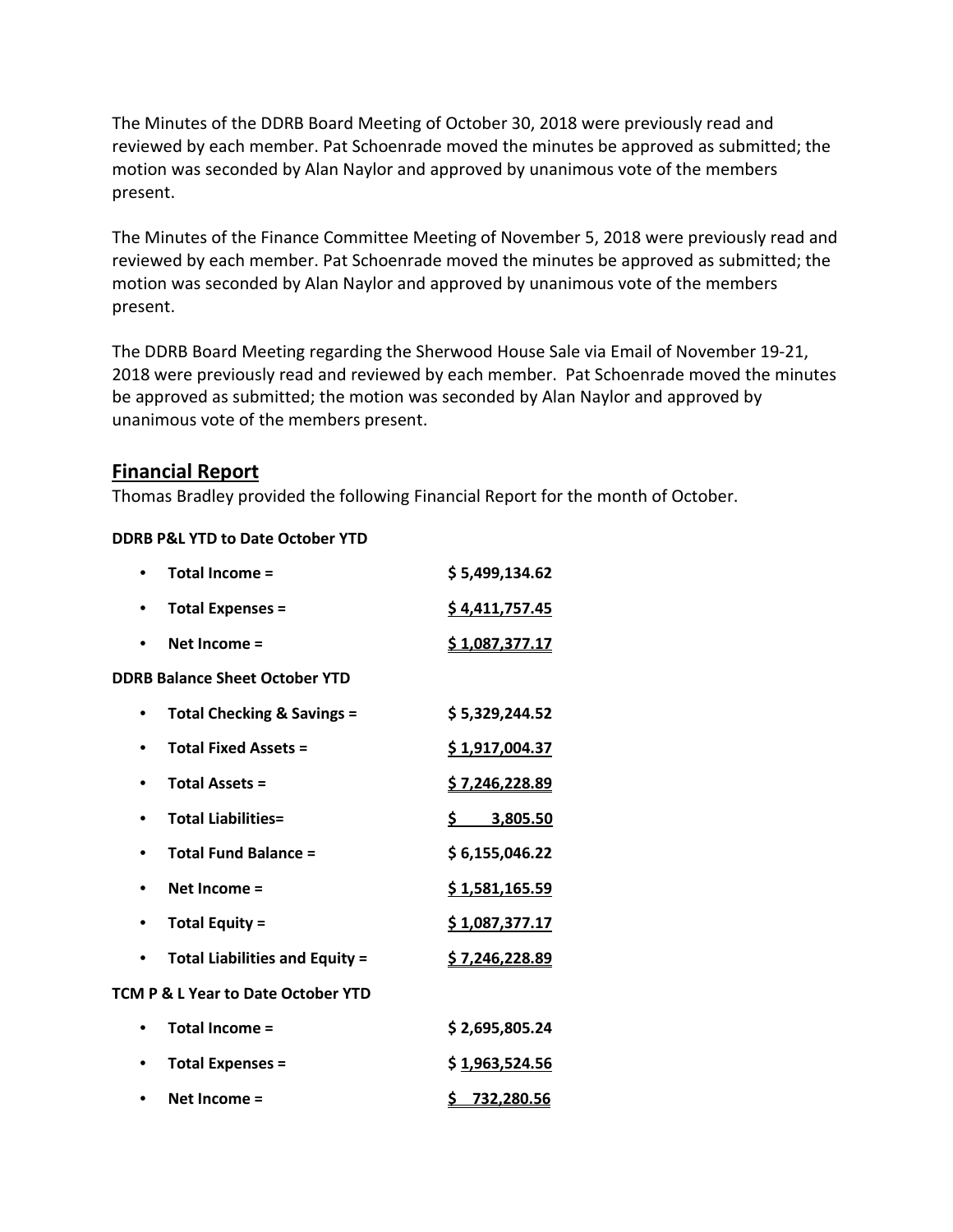**TCM Balance Sheet October YTD**

| $\bullet$ | <b>Total Checking &amp; Savings =</b> | \$2,481,853.24 |
|-----------|---------------------------------------|----------------|
| $\bullet$ | <b>Total Assets =</b>                 | \$2,481,853.24 |
| $\bullet$ | Net Income $=$                        | \$2,481,853.24 |
| $\bullet$ | <b>Total Liabilities and Equity =</b> | \$2,481,853.24 |

#### **RECAP of Investments – October 31, 2018**

#### **DDRB**

**Long Term Reserves Investment:**

• **Total Balance = \$2,425,000**

**Short Term Working Capital Investment:** 

• **Total Balance = \$409,000**

**DDRB Interest Earned YTD = \$70,692.46**

**TCM**

**Long-Term TCM Reserves Investment:**

• **Total Balance= \$1,979,000**

**TCM Interest YTD = \$14,909.93**

### **Administrative Directors Report**

Sonja reported that the Agency contracts for FY19 would go out by December 1 based on the board's approval at this meeting. Additionally, the FY19 Budget will be submitted to the County Clerk by December 1. She said that she and Tom would present when the budget is presented to the Commissioners for approval. She reminded Pat Schoenrade, Heath Roberts and Robert Sevier appointments to the board expire at the end of December. Each expressed a desire to remain on the board. Sonja said that she had sent them each the link to the information they need to complete for renewal. She also said that Megan Thompson will attend our January board meeting and officially swear in the renewing board members and this will also include Rick White whose term expired in September. She said she is working with Nicole Brown to get Rick's next term expiration corrected to be in line with the By-Laws.

### **Executive Committee**

Gary Steinman reported that the Sherwood House list price would be reduced to \$245,000 per the board vote. He also requested that Sonja make sure that the snow and ice are removed when necessary and if appropriate utilize the service we currently use for the Kent property.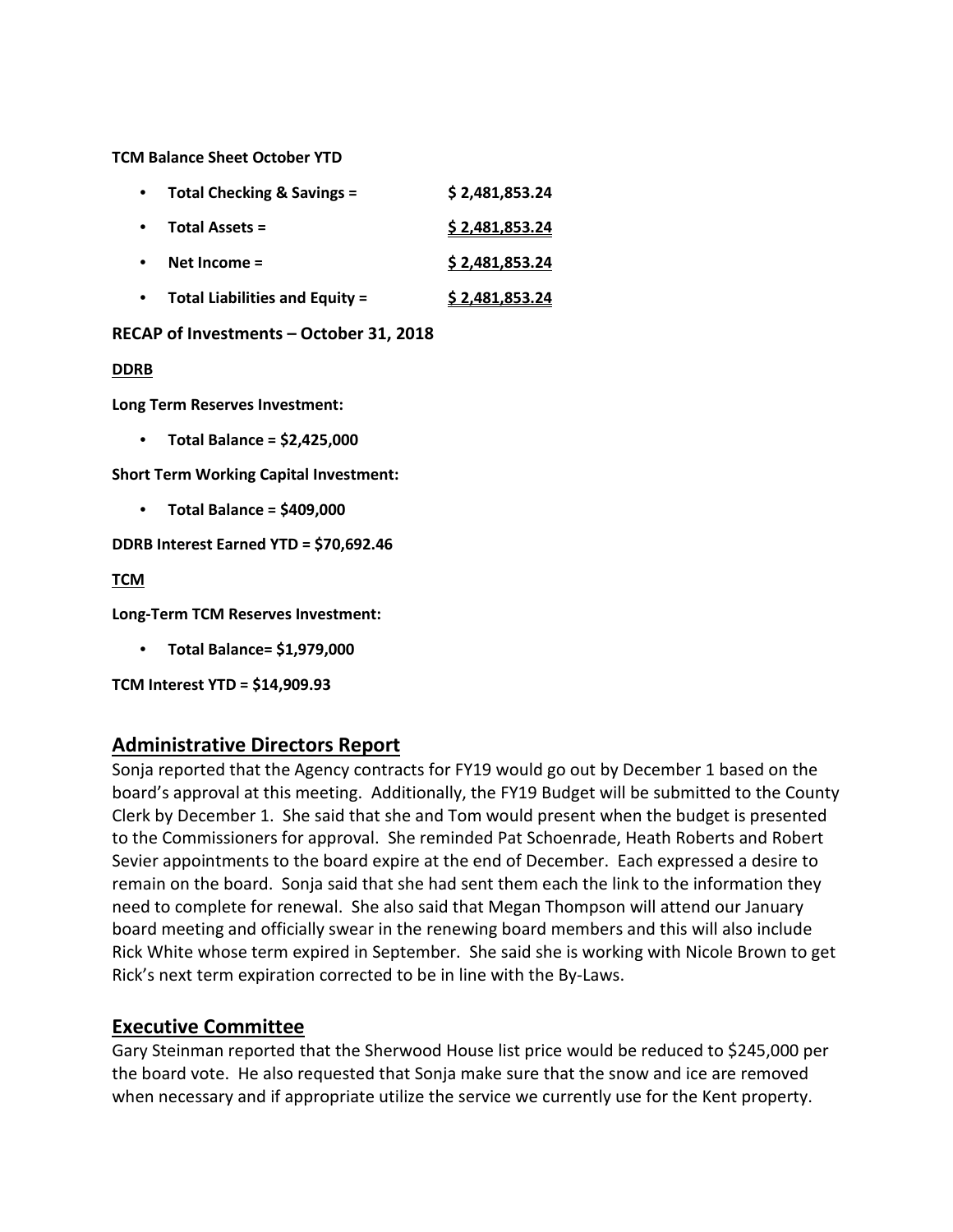### **Finance Committee**

Thomas Bradley provided the report for the Finance Committee. The funding for each agency was presented as approved by the Finance Committee as well as the DDRB Administrative Operating Budget. Each agency was submitted and voted on individually as follows

**Agency Name Service Requested Approved Ability KC Workshop Services \$14,038 \$14,038** A motion was made by Pat Schoenrade and seconded by Gary Steinman that the board approve the ABKC request in the amount of \$14,038 for workshop services and supports. The motioned passed unanimously by those present by roll call vote.

**UMKC - ACED Adult Education \$54,661 \$54,661** A motion was made by Steve Elliott and seconded by James Gottstein that the board approve the UMKC-ACED program request in the amount of \$54,661 for adult education and training. This program replaced the Maple Woods CEADD program. The motioned passed unanimously by those present by roll call vote.

| <b>Alphapointe</b> | <b>Workshop Services</b>      | \$16,900 | \$16,900 |
|--------------------|-------------------------------|----------|----------|
|                    | <b>Youth Services Program</b> | \$4,741  | \$4,741  |

A motion was made by Steve Elliott and seconded by Gary Steinman that the board approve the Alphapointe request in the amount of \$21,641 for workshop services and the new Youth Services Program designed to provide training and education for those in transition to adulthood. The motioned passed unanimously by those present by roll call vote.

**Children's Center for the Visually Impaired Education & Therapy \$91,523 \$91.523** A motion was made by Steve Elliott and seconded by Pat Schoenrade that the board approve the CCVI request in the amount of \$91,523 for early education and therapy for visually impaired children 0-5 years of age

. The motioned passed unanimously by those present by roll call vote.

**Della Lamb Transportation \$926,410 \$926,410** A motion was made by Steve Elliott and seconded by Alan Naylor that the board approve the Della Lamb – City Wide Transportation request in the amount of \$780,535 for Workshop and Day Hap transportation and \$145,875 for Supported Employment Transportation for a total of \$926,410. The motioned passed unanimously by those present by roll call vote.

## **Easter Seals Midwest Education & Therapy \$321,758 \$321,758**

A motion was made by Rick White and seconded by Steve Elliott that the board approve the ESMW request for funding Developmental Preschool in the amount of \$151,960, Para-Educator in the amount of \$34,514, Therapy Programs in the amount of \$43,847 and Individual and Family Support programs in the amount of \$91,797 for a total of \$321,758. The motioned passed unanimously by those present by roll call vote.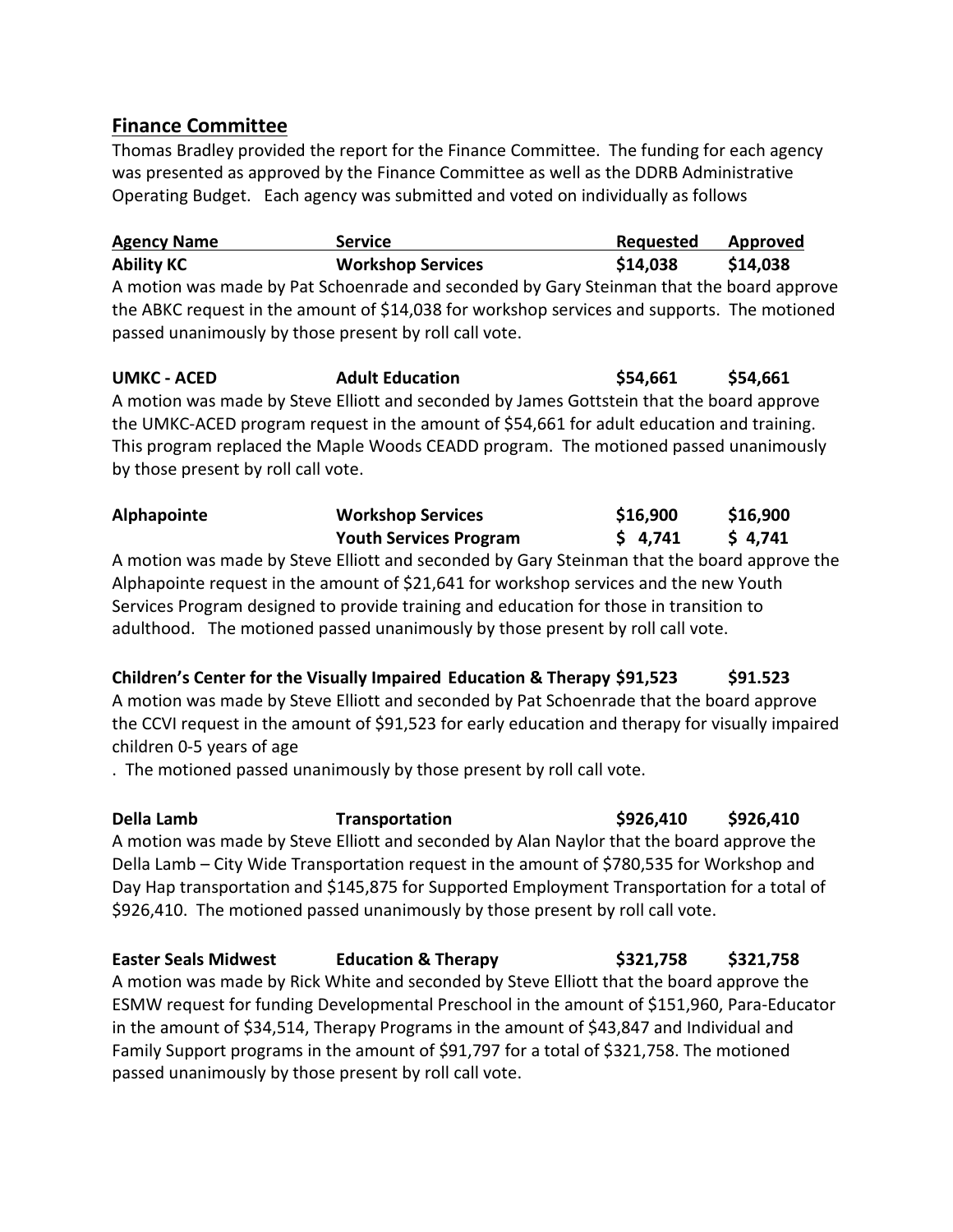### **Life Unlimited Residential Services & Supports \$986,902 \$986,902**

A motion was made by Steve Elliott and seconded by Rick White that the board approve the Life Unlimited request for funding the Maintenance Program- Personnel in the amount of \$36,668, Residential Maintenance on the DDRB owned homes in the amount of \$25,948 and Vehicle Maintenance in the amount of \$29,000 for a total in the Maintenance Program of \$91.616, Funding was requested for residential services and supports as follows: Community Supported Living - \$153,398, ILAP - \$81,790, ISL - \$58,948, LCBOA - \$89,913 and Group Homes - \$59,971 for a total of \$444,021. Funding was requested for the Therapeutic Recreation Program in the amount of \$370,754 and the Employment Program in the amount of \$80,511. The total funding requested from Life Unlimited is \$986,902. The motioned passed unanimously by those present by roll call vote.

**Northland Early Education Center Education & Therapy \$309,200 \$309,200** A motion was made by Steve Elliott and seconded by Rick White that the board approve the NEEC's request for funding the Early Education Program in the amount of \$261,450, the Before and After School Program in the amount of \$9,700, Therapy Programs in the amount of \$32,850 and Special Instruction Program in the amount of \$5,200 for a total of \$309,200. The motioned passed unanimously by those present by roll call vote.

**Northland Therapeutic Riding Center Therapeutic Riding \$ 50,184 \$ 50,184** A motion was made by Rick White and seconded by Alan Naylor that the board approve the NTRC's request for funding the Therapeutic Program in the amount of \$40,234, additional funding for their annual audit fees in the amount \$1,950 and accreditation expenses in the amount of \$8,000 for a total of \$50,184. The motioned passed unanimously by those present by roll call vote.

**TNC Community Residential Services & Supports \$ 69,110 \$ 69,110** A motion was made by Rick White and seconded by Pat Schoenrade that the board approve the TNC requests for funding Residential Support in the amount of \$57,665, Medical Supplies in the amount of \$9,720 and their annual audit fees in the amount of \$1,725 for a total of \$69,110. The motioned passed unanimously by those present by roll call vote.

**Vocational Services Employment Services \$1,591,088 \$1,591,088** A motion was made by Steve Elliott and seconded by Rick White that the board approve the VSI request in the amount of \$950,971 for Workshop Services, \$195,910 for Rehabilitation Services, \$368,710 for the Work and Personal Program and \$75,497 for the Supported Employment Program for a total for all programs in the amount of \$1,591,088. The motioned passed unanimously by those present by roll call vote.

The total funding for the agencies for fiscal year 2019 was approved in the amount of \$4,436,515. Tom submitted the DDRB operating expense budget in the amount of \$236,425 with an estimated tax levy income of \$5,181,600 and other income of \$733,053 for a total projected income of \$\$5,914,683. The projected net income for 2019 is \$1,051,744. A motion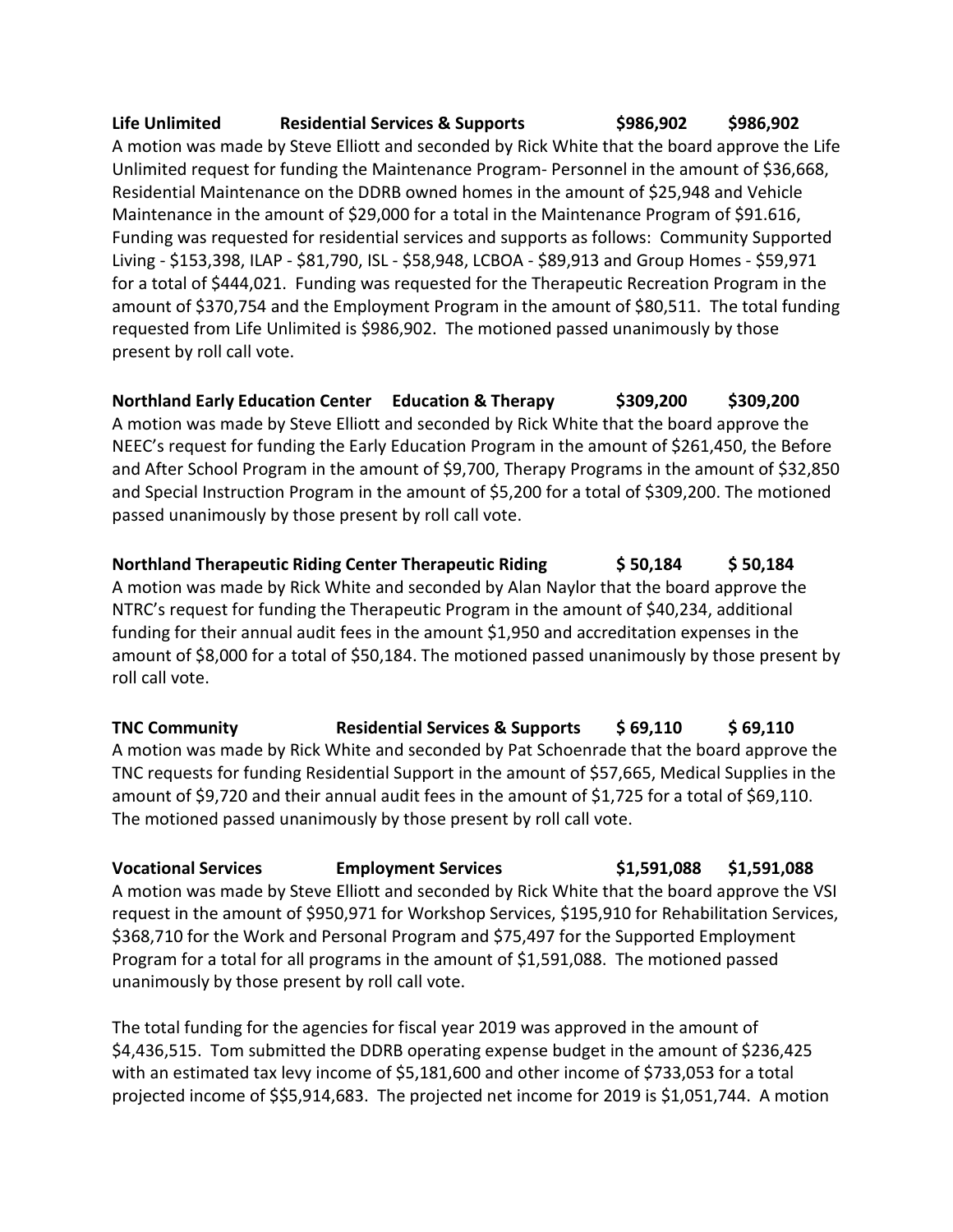was made by Rick White and seconded by Pat Schoenrade that the board approve the DDRB Operating Budget as noted above. The motioned passed unanimously by those present by roll call vote. Copies of the budget are attached to these minutes for the file. Gary thanked all the agencies for working with us with our new process of electronic applications. He thanked Tom Bradley for his time and effort in the budgeting process.

Tom provided the following update on the **2018 Capital Grant Program**. Total Amount Approved **Example 2018** S 497,322.17 Total Paid Out **1998**<br>
Outstanding Amounts **1998**<br>
Outstanding Amounts **1998** Outstanding Amounts **but a straight a straight and the straight of the straight of the straight of the straight of the straight of the straight of the straight of the straight of the straight of the straight of the straigh** Alphapointe (factory equipment in transit) 5,000.00 Easter Seals (projects complete waiting on final invoice) 65,000.00 Northland Early Education Center (won't complete until spring) 65,000.00 TNC Community (flooring project-waiting on final invoice) 11,500.00

The only outstanding item to carry forward into 2019 will be the Northland Early Education playground equipment.

Tom provided the following update on the **Life Unlimited Group Homes Project**.

| • Original Grant Amount                                         |           | \$910,000 |  |
|-----------------------------------------------------------------|-----------|-----------|--|
| 2 New Houses @ \$375,000                                        | \$750.000 |           |  |
| 1 Remodel @ \$160,000                                           | \$160,000 |           |  |
| Update<br>$\bullet$                                             |           |           |  |
| 1 New House - Funded Complete                                   | \$306,730 |           |  |
| 1 New House in Process Estimated Cost                           | \$307,000 |           |  |
| To be completed January 2019                                    |           |           |  |
| No other new or remodel houses are on the schedule at this time |           |           |  |
| <b>Remaining Funds Available</b>                                |           |           |  |

After some discussion and input from Julie Edlund, the \$296,270 will be carried forward and made available for a new home to replace the Northland House. The board requested Julie provide an update when that project is planned.

Tom provided an update on the current **reserves for DDRB**. He reminded the board that according to the DDRB Reserve Policy we should have 75% of the annual expense budget in reserve.

| 2019 Budget                         | \$4,862,000 |
|-------------------------------------|-------------|
| Required Reserve per Reserve Policy | \$3,646,500 |
| Current Long-Term Reserve           | \$2,425,000 |
| Additional Reserve Funds Required   | \$1,221,500 |

Tom requested the board approve moving \$700,00 from cash reserves to long-term investment reserves from 2018 funds and provide the remaining shortfall in 2019 from reserves. Steve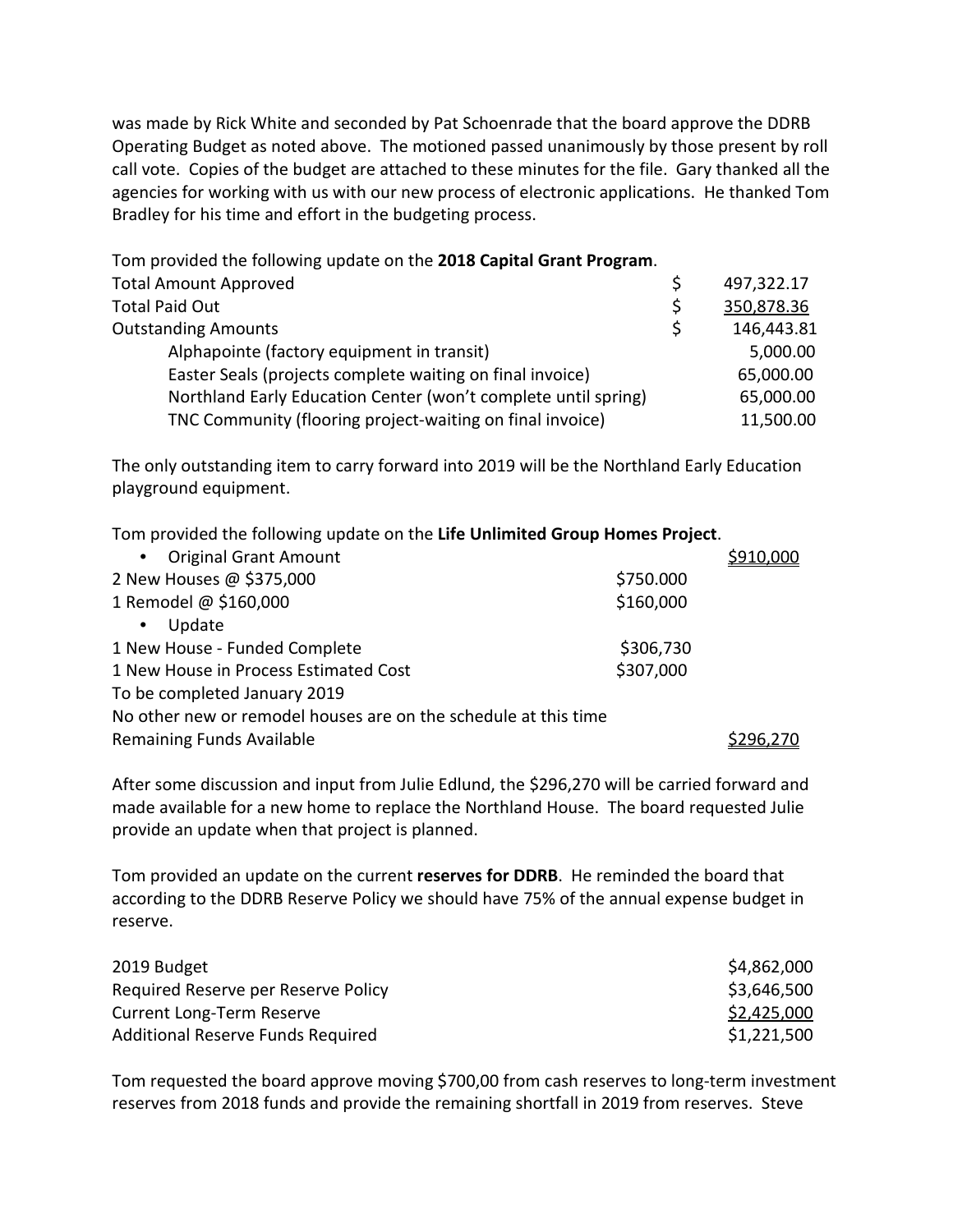Elliott motioned that we make this investment and with a second from Rick White the board approved.

# **Services Committee**

Pat Schoenrade stated that the Services Committee had no report for this month.

# **Board Owned Property Committee**

Alan Naylor reported that the 3<sup>rd</sup> property inspection and been rescheduled to November 30 due to an unexpected emergency by Ryan Hicks of Life Unlimited. He also reported that he had received a request from Dawn Kuhlman, wife of Jason Kuhlman, to use our Keller Conference room for training courses she is providing. After some discussion, the board decided not lend or rent our facility to any person or private company not directly related to our clients or CHS. Gary requested that Sonja advise Mrs. Kuhlman of the board's decision.

## **Long Range Committee**

Heath Roberts stated that Long Range Planning Committee had met on October 30. The committee discussed ownership and maintenance of home, long term strategies for the board and space for the growing CHS staff.

## **Targeted Case Management**

Sonja provided the report for Anita Hartman. She reported that CHS had 43 full time employees at this time serving 1226 individuals. The caseload averages for this month was 1:37.8 There were 9 newly eligible, 5 transfer in, 4 discharges and 8 transfer out. The Medicaid ratio remains 70/30. She reported that they had 170 individuals attend the annual Halloween party. She said that CHS had hired 3 new Service Coordinators and each team now has 11 Service Coordinators. CHS will be having their holiday work party on December 6 at the Desperation Church up the street. They are having an open house on December 5 at the new Platte office and invited the board to attend. She also reported that Ann and Debby are working on a budget to reflect a 1:35 ratio and what that might look like. They will provide after the first of the year as Ann is out for the month of December.

## **Other Business**

Rick White asked that Sonja work with Anita Hartman to see if we can provide the board a report on whether we are serving everyone in the county with developmental and/or intellectual disabilities and suggested utilizing the census to make correlations. He also requested we use this information to determine future housing needs.

## **Guest Comments**

**Randy Hylton with Vocational Services** said that VSI will host their annual Christmas lunch and gift exchange on December 21 and the board members are invited.